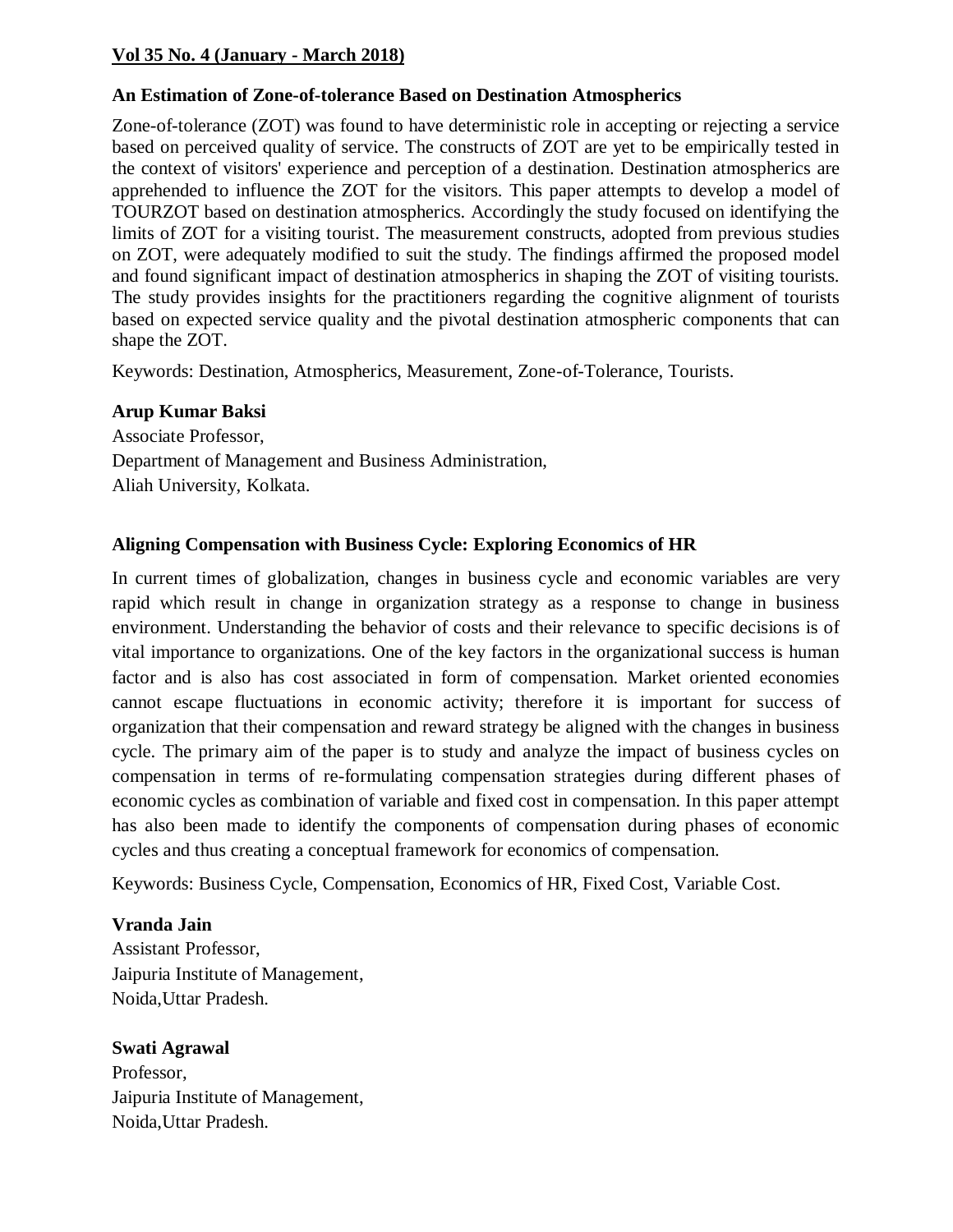#### **Exploring the Efficacy of Using Theatre Techniques in Teaching Business Communication**

In recent times, more and more teachers in their reinvention of the course, drop the lecture model and are finding alternatives to help students draw a connect between the knowledge acquired in the classroom to their day-to-day life's problems and challenges. The present paper reports about the students' experiences in learning various aspects of communication through theatre techniques. The analysis of the content revealed that the learning through theatre medium was a liberating experience for them that helped them to overcome their negative consciousness and experience the sense of freedom from those archaic irrational biases and prejudices that prevent them from achieving their best. The students reported that this participatory art form helped them in heightening their self-awareness and in developing confidence.

Keywords: Communication, Theatre, Pedagogy, Efficacy, Role-Play.

#### **Reeta Raina**

Professor, FORE School of Management, New-Delhi.

#### **Impact of Consumer Expectations on their Involvement in CSR Initiatives**

The companies aiming for building reputation via CSR initiatives among customers are getting more transparent about their social initiatives and try to turn every stone to build emotional bonding with consumers. But the results generally do not match the expectations as most of the consumers do not show willingness to support the CSR initiatives of companies. This research paper has tried to investigate the reason behind this disinterest. It has tried to explore the current level of respondents' corroboration in supporting any firm's CSR initiatives; respondents' preferred CSR domains that they expect companies to invest in and further tried to measure the shift in intention to patronize the brand that invests in their chosen CSR domain. The research was descriptive and experimental in nature and a data of 162 respondents was finally incorporated for analysis that was collected from National Capital Region (India). The research concluded that if companies invest in consumers' chosen CSR domain then they are ready to help via paying premium prices, positive word of mouth and referring products to others.

Keywords: Brand Patronization, Consumer Expectations, CSR Initiatives, Preferred CSR Domain, CSR Strategies.

#### **Teena Saharan**

Assistant Professor, School of Business, University of Petroleum and Energy Studies, Dehradun.

## **Nidhi Singh**

Assistant Professor, Jaipuria institute of Management, Noida, UP.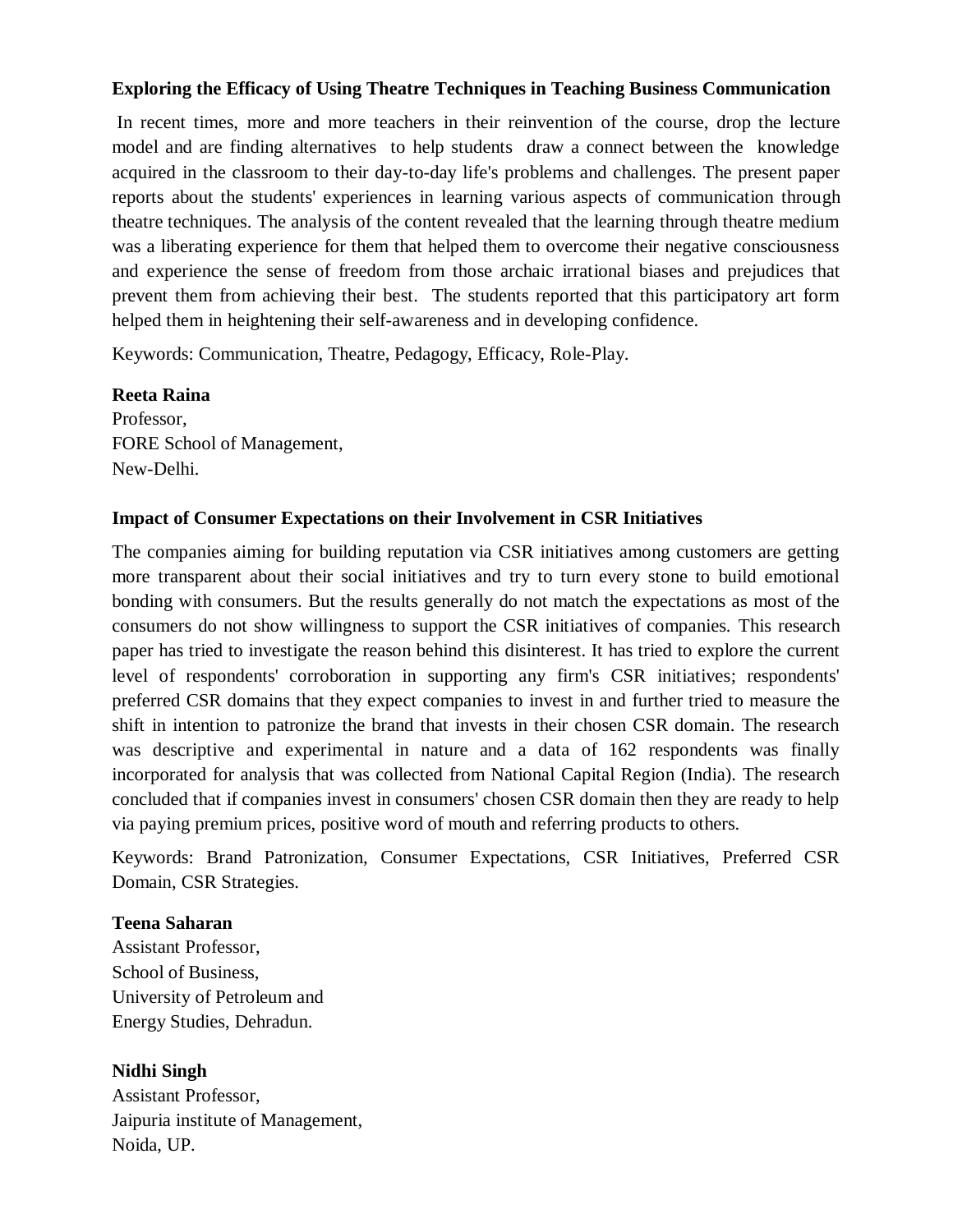#### **Development of Facebook Fan Page Engagement Index: Empirical Evidence from India**

The present study focuses on the development of a Facebook fan page engagement index which can be used to segregate disengaged consumers from engaged ones. Principal Component Analysis (PCA) method was used to derive the index. Data on 16 items measuring Facebook fan page engagement of consumers was used to identify their underlying latent variables. The appropriateness of employing PCA method was determined using KMO and Bartlett's Test of Sphericity statistical tests. Factor scores using regression method were employed to obtain standardized indices. The results showed that the Facebook fan page engagement index is a multidimensional construct encompassing 4 dimensions (conscious attention, enthused participation, affection and social connection) with 16 underlying measures. This newly developed PCA based Facebook fan page engagement index will empower the marketing managers to measure the engagement level of a Fan Page liker on Facebook.

Keywords: Facebook Fan Page Engagement Index, Conscious Attention, Enthused Participation, Affection, Social Connection.

#### **Harsandaldeep Kaur**

Assistant Professor, Department of Commerce, Guru Nanak Dev University, Amritsar.

#### **Mandakini Paruthi**

Research Scholar, Department of Commerce, Guru Nanak Dev University, Amritsar.

## **An Examination of Service Advertising Effectiveness**

Due to their unique nature that distinguish services from goods, it is widely accepted in the academic community that services require to be advertised differently. Accordingly, specific approaches to advertise services have been proposed in literature. Set in India, this study examines the effectiveness of select service advertising execution styles: documentation, physical representation and visualisation as well as appeals in advertising services: emotional and rational. Further, type of services: experiential and utilitarian which has emerged as an important contextual factor in service advertising research has also been considered. The study findings demonstrate the effectiveness of the service advertising execution styles and appeals in terms of customer's attitude towards service provider and purchase intentions. The study also brings forth results that conflict findings of prior research mostly conducted in the U.S. and U.K. thereby showing that past research cannot be generalised to other contexts such as in India.

Keywords: Services, Service Advertising Effectivenes, Advertising Appeal, Service Advertising Execution Styles, India.